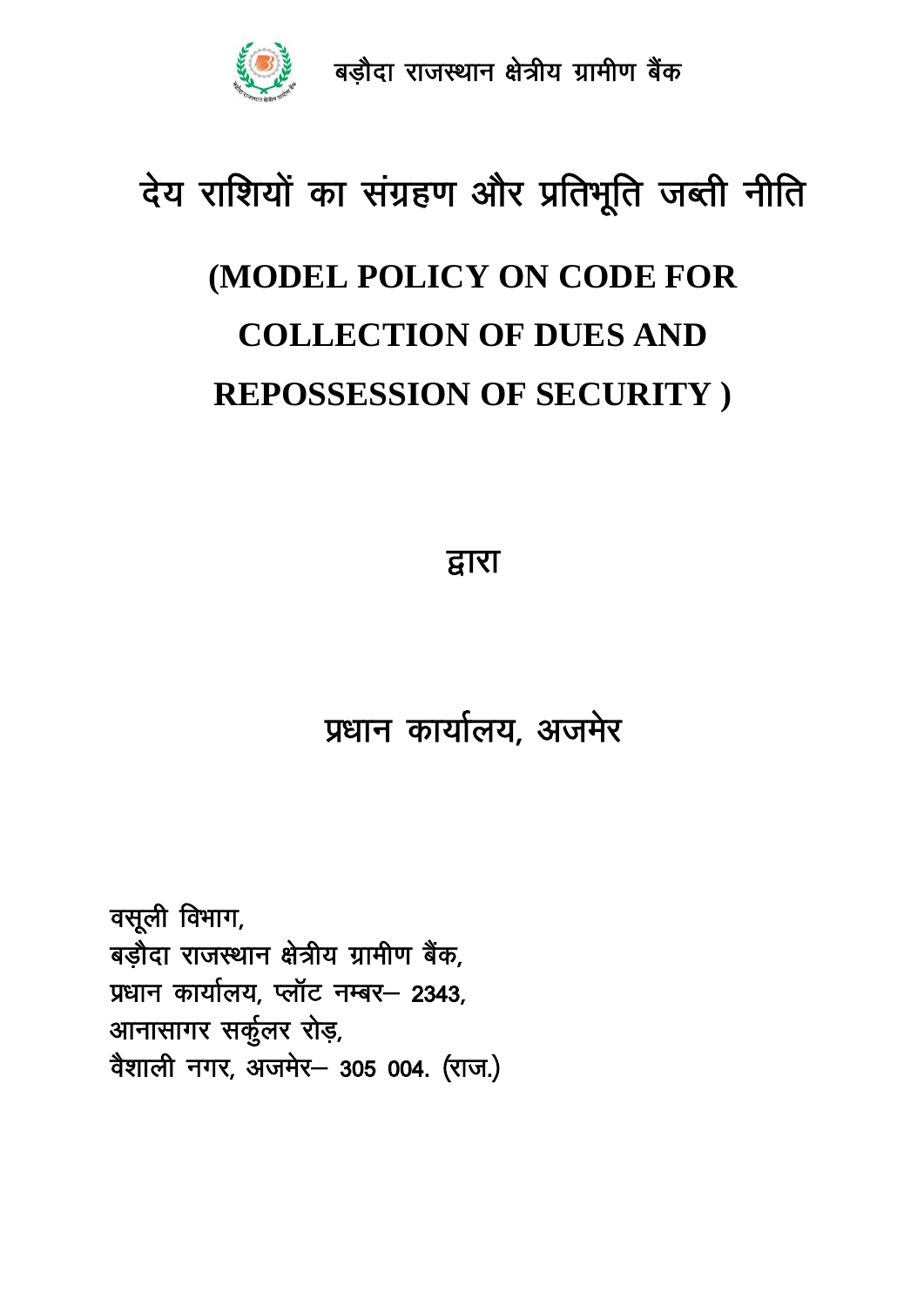

### **MODEL POLICY ON CODE FOR COLLECTION OF DUES AND REPOSSESSION OF SECURITY**

#### **1. Introduction:**

The debt collection policy of the bank is built around dignity and respect to customers. Bank will not follow policies that are unduly coercive in collection of dues. This policy is built on courtesy, fair treatment and persuasion. The bank believes in following fair practices with regard to collection of dues and repossession of security and thereby fostering customer and long term relationship.

The repayment schedule for any loan sanctioned by the bank will be fixed taking into account paying capacity and cash flow pattern of the borrower. The bank will explain to the customer upfront the method of calculation of interest and how the Equated Monthly Instalments (EMI) or payment through any other mode of repayment will be appropriated against interest and principal due from the customers. The bank would expect the customers to adhere to the repayment schedule agreed to and approach the bank for assistance and guidance in case of genuine difficulty in meeting repayment obligations.

Bank's Security Repossession Policy aims at recovery of dues in the event of default and is not aimed at whimsical deprivation of the property. The Policy recognizes fairness and transparency in repossession, valuation and realization of security. All the practices adopted by the bank for follow up and recovery of dues and repossession of security will be inconsonance with law. We may record the minutes of the discussions held with the borrower. In case, no compromise/agreement is reached with the borrower, the Bank shall set in motion the procedure regarding repossession of the securities.

### **2. GENERAL GUIDELINES:**

All the members of the staff or any person authorized to represent our bank in collection or/and security repossession would follow the guidelines set out below:

- 1. The customer would be contacted ordinarily at the place of his/her choice and in the absence of any specified place, at the place of his/her residence and if unavailable at his/her residence, at the place of business/occupation.
- 2. Identity and authority of persons authorizes to represent bank for follow up and recovery of dues would be made known to the borrowers at the first instance. The bank staff or any person authorized to represent the bank in collection of dues or/and security repossession will identify himself/herself and display the authority letter issued by the bank upon request.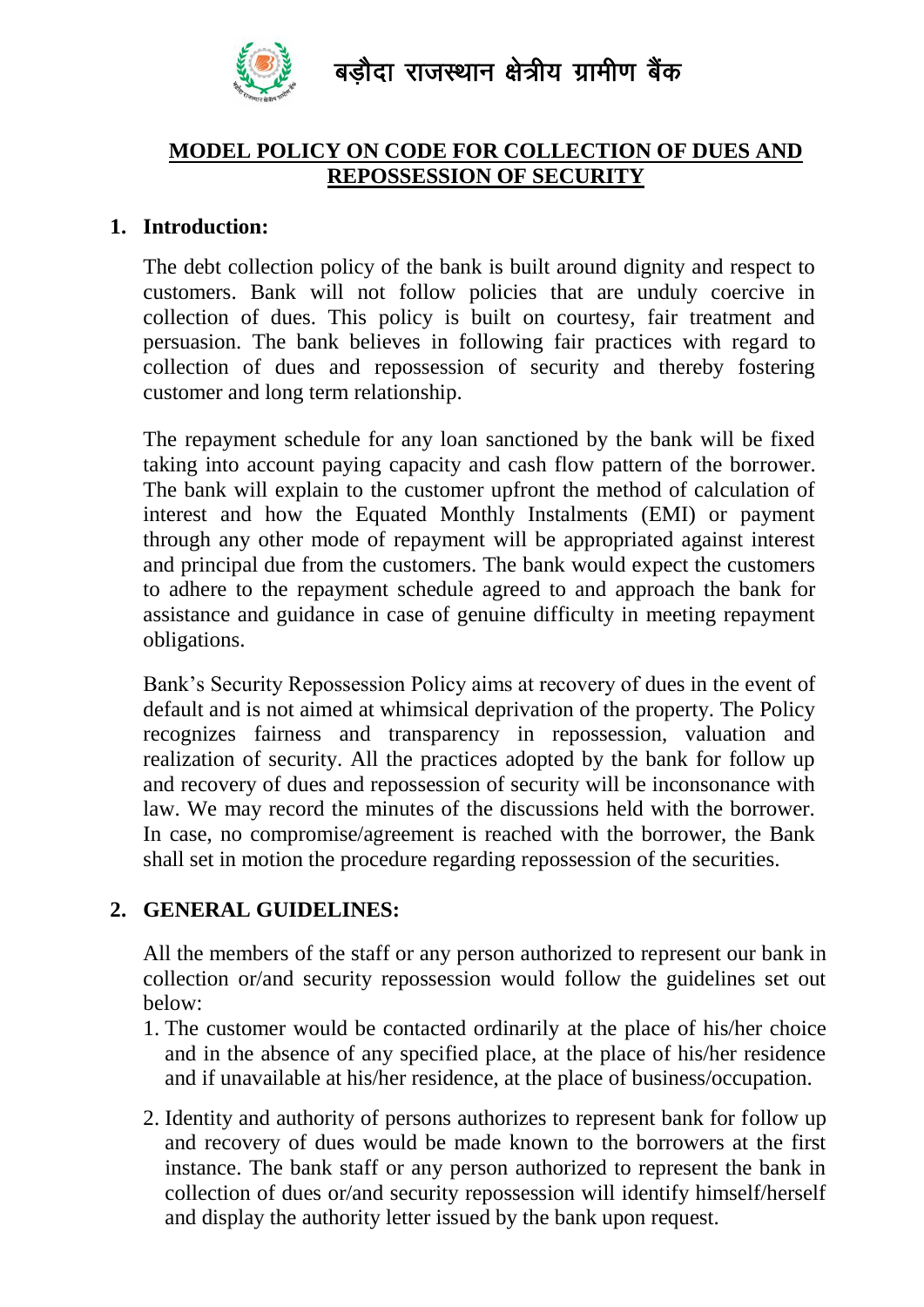

- 3. The bank would respect privacy of its borrowers.
- 4. The bank is committed to ensure that all written and verbal communication with its borrowers will be in simple business language and bank will adopt civil manners for interaction with borrowers.
- 5. Normally the bank's representative will contact the borrower between 07:00 hrs and 19:00 hrs, unless the special circumstance of his/her or occupation requires the bank to contact at a different time.
- 6. Borrower's requests to avoid calls at a particular time or at a particular place would be honoured as far as possible.
- 7. The bank will document the efforts made for the recovery of dues and the copies of communication sent to customers, if any, will be kept on record.
- 8. All assistance will be given to resolve disputes of differences regarding dues in a mutually acceptable and in an orderly manner.
- 9. Inappropriate occasions such as bereavement in the family or such other calamitous occasions will be avoided for making calls/visits to collect dues.

### **3. GIVING NOTICE TO BORROWERS:**

While written communications, telephonic reminders, e-mails and SMS or visits by the bank's representatives to the borrowers place or residence will be used as loan follow up measures, the bank will not initiate any legal or other recovery measures including repossession of the security without giving due notice in writing. A prior notice of 60 days is given to the borrower in writing for repossession of security, as stipulated in SARFAESI Act. Any genuine difficulties expressed/disputes raised by the customer will be considered by the bank before initiating recovery measures. Bank will follow all such procedures as required under law for recovery/repossession of security.

### **4. REPOSSESSION OF SECURITY:**

Repossession of security is aimed at recovery of dues and not to deprive the borrower of the property. The recovery process through repossession of security will involve repossession, valuation of security and realization of security through appropriate means. All these would be carried out in a fair and transparent manner. Repossession will be done only after issuing the notice as detailed above. Due process of law will be followed while taking repossession of the property. The bank will take all reasonable care for insuring the safety and security of the property after taking custody, in the ordinary course of the business **and necessary cost will be charged to the borrower.**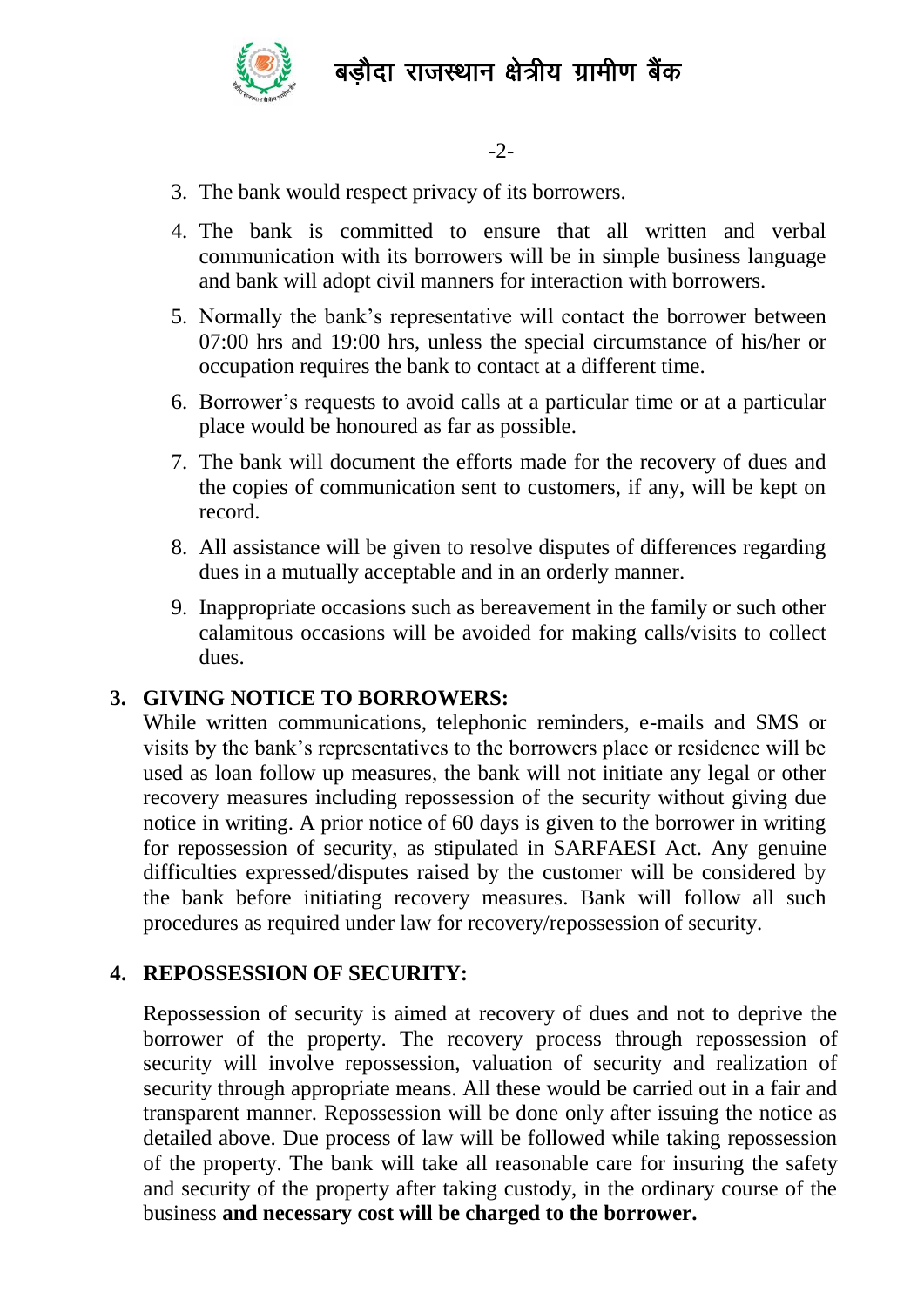

-3-

### **5. VALUATION AND SALE OF PROPERTY:**

Valuation and sale of property repossessed by the bank will be carried out as per law and in a fair and transparent manner. As stipulated in SARFAESI Act prior notice of 30 days is given in writing to the borrower before auction/effecting sale of the security and informing the venue and time of auction/sale. The bank will have right to recover from the borrower the balance due if any, after sale of property. Excess amount if any, obtained on sale of property will be returned to the borrower after meeting all the related expenses provided the bank is not having any other claim against the customer. Bank has right to exercise general lien.

**In case of hypothecated assets after taking possession if no payment is forthcoming a sale notice of 7 days time to respond will be sent to the borrower. However in case the assets which have been taken in possession are of perishable in nature a notice of shorter period may be given as deemed fit. Thereafter the bank will arrange for sale of the hypothecated assets in such manner as deemed fit by the bank. In respect of cases under SARFAESI Act as per the provision of the Act, 30 days notice of sale will be sent. When public auction or by tender is envisaged, the same will be published in two leading news papers out of which one is local vernacular paper.**

#### **6. SALE TO ARCS:**

Bank may resort to sale of assets to Assets Reconstruction Company(ARC)/Securitisation on company(SC) either on single assets basis or on portfolio basis after conducting due diligence in respect of case where resolution/realization is difficult or time consuming.

### **7. OPPORTUNITY FOR THE BORROWER TO TAKE BACK THE SECURITY:**

As indicated earlier in the policy document, the bank will resort to repossession of security only for the purpose of realization of its dues as the last resort and not with intention of depriving the borrower of the property. **Accordingly the bank will be willing to consider handing over possession of property to the borrower any time after repossession and before sale transaction of the property takes place, provided the bank dues are cleared in full. But in case borrower/ Mortgager approaches the bank before confirmation of sale offering contractual dues (i.e. amount proclaimed in sale notice) plus expenses plus interest @ 15% from date of proclamation of sale\* 5% of**